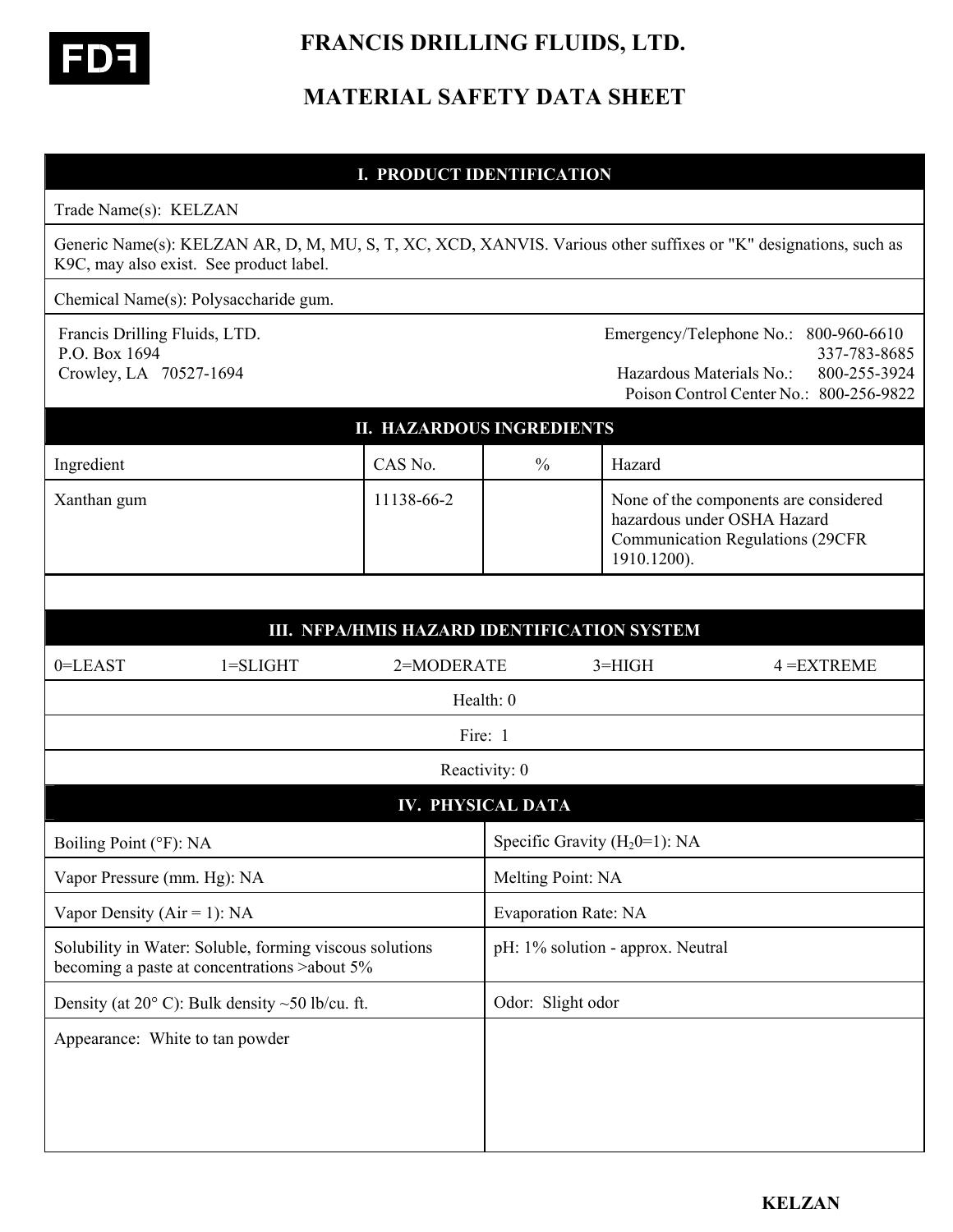|                                                                                                                                                                                                                                                                                                             | V. FIRE AND EXPLOSION DATA  |                            |         |                |
|-------------------------------------------------------------------------------------------------------------------------------------------------------------------------------------------------------------------------------------------------------------------------------------------------------------|-----------------------------|----------------------------|---------|----------------|
| Flash Point: NA                                                                                                                                                                                                                                                                                             | Flammable Limits:           |                            | LEL: NA | <b>UEL: NA</b> |
| Special Fire Fighting Procedures: Treat as a "Class A" fire. Product will burn when in contact with flame, self-extinguishes<br>when ignition source is removed but tends to smolder. Auto ignition temperature is above 200°C.                                                                             |                             |                            |         |                |
| Unusual Fire and Explosion Hazards: As with most organic materials, this product should be treated as a combustible dust<br>when in the finely divided and air-suspended state. Surfaces that may be covered with this product will become extremely<br>slippery upon application of water.                 |                             |                            |         |                |
| Extinguishing Media: Use water spray and/or foam extinguishing agents as appropriate for surrounding fire.                                                                                                                                                                                                  |                             |                            |         |                |
| <b>VI. REACTIVITY</b>                                                                                                                                                                                                                                                                                       |                             |                            |         |                |
| Stability: Stable                                                                                                                                                                                                                                                                                           |                             |                            |         |                |
| Hazardous Polymerization: Will not occur.                                                                                                                                                                                                                                                                   |                             |                            |         |                |
| Incompatibility: Strong oxidizers.                                                                                                                                                                                                                                                                          |                             |                            |         |                |
| Hazardous Decomposition: Thermal decomposition products may include carbon dioxide and carbon monoxide.                                                                                                                                                                                                     |                             |                            |         |                |
| VII. HEALTH HAZARD INFORMATION                                                                                                                                                                                                                                                                              |                             |                            |         |                |
| Routes of Exposure and Effects:                                                                                                                                                                                                                                                                             |                             |                            |         |                |
| Skin: Not an irritant. Not a sensitizer.                                                                                                                                                                                                                                                                    |                             |                            |         |                |
| Eyes: Not an irritant as defined in Consumer Product Safety Commission regulations 16 CFR 1500.42; however, the dry<br>material may cause foreign body irritation in some individuals.                                                                                                                      |                             |                            |         |                |
| Inhalation: Excessive inhalation may cause minor respiratory irritation.                                                                                                                                                                                                                                    |                             |                            |         |                |
| Ingestion: None                                                                                                                                                                                                                                                                                             |                             |                            |         |                |
| Permissible Exposure Limits: (for air contaminants) NA                                                                                                                                                                                                                                                      |                             |                            |         |                |
| OSHA PEL (8hr. TWA): NA                                                                                                                                                                                                                                                                                     |                             |                            |         |                |
| <b>ACGIH TLV: NA</b>                                                                                                                                                                                                                                                                                        |                             |                            |         |                |
| Carcinogenicity:                                                                                                                                                                                                                                                                                            |                             |                            |         |                |
| Listed By NTP: Not listed                                                                                                                                                                                                                                                                                   | Listed By: IARC: Not listed | Listed By OSHA: Not listed |         |                |
| Acute Oral LD50:                                                                                                                                                                                                                                                                                            | Acute Dermal LD50:          | Aquatic Toxicology LC50:   |         |                |
| Emergency and First Aid Procedures:                                                                                                                                                                                                                                                                         |                             |                            |         |                |
| Skin: No harmful effects expected.                                                                                                                                                                                                                                                                          |                             |                            |         |                |
| Eyes: Flush with water. If irritation develops, call a physician.                                                                                                                                                                                                                                           |                             |                            |         |                |
| Ingestion: No harmful effects expected.                                                                                                                                                                                                                                                                     |                             |                            |         |                |
| Inhalation: If large quantities have been inhaled, keep airway open as necessary.                                                                                                                                                                                                                           |                             |                            |         |                |
| Additional Health Hazard Information::<br>None of the ingredients of this material meet the definition of "Hazardous Chemical" given in OSHA Hazard communication<br>regulation 29 CFR 1910.1200(c).<br>LD50, Oral, Rat - $>5,000$ mg/kg<br>Chronic oral, rat - no adverse effects at up to 1,000 mg/kg/day |                             |                            |         |                |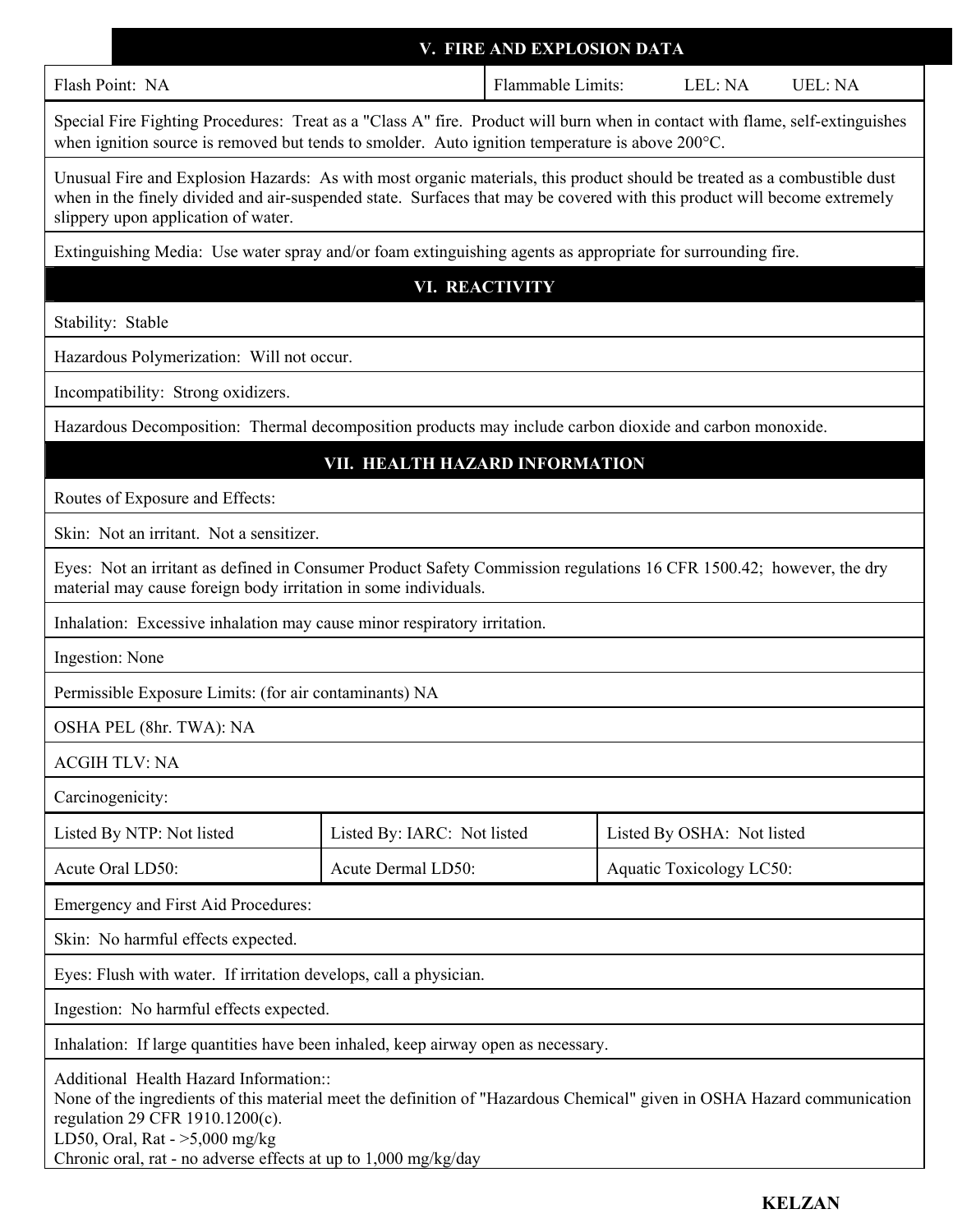Chronic oral, dog - no adverse effects up to 1,000 mg/kg/day. 3-generation reproduction, rat - no adverse effects up to 500 mg/kg/day. Aquatic toxicity - LC50, 96 hr., rainbow trout: 490 mg/l

LC50,48 hr., Daphnia magnia: 980 mg/l

LC50, 96 hr., mysid shrimp, using 2 lb./bbl. xanthan gum in a standard drilling mud: >50,000 ppm whole

mud.

### **VIII. HANDLING AND USE PRECAUTIONS**

Steps to be Taken if Material is Released or Spilled: If dry, shovel, vacuum, or sweep up and return to container. **CAUTION:** The use of water washdown is not recommended unless the spilled material is already wet. Wet material on a walking surface will be extremely slippery. Wet spills should be thoroughly flushed with water until non-slippery.

Waste Disposal Methods: Dispose of in accordance with local, state, and federal regulations. Dry material can be landfilled; wet material can be sewered, if diluted enough that high viscosity or gels will not cause a blockage. This material is readily biodegradable, when at low concentrations, in a biological wastewater treatment plant. BOD5 is approximately 200 mg 0 2/gram; COD is approximately 1600 mg O2/gram.

Handling and Storage Precautions: Normal precautions common to good manufacturing practice should be followed in handling and storage. To maintain best product performance, store in a cool, dry place.

### **IX. INDUSTRIAL HYGIENE CONTROL MEASURES**

Ventilation Requirements: Local exhaust recommended if handling procedure is generating dust concentrations that exceed the PEL.

Respirator: The use of a dust respirator is recommended if handling is generating dust concentrations that become annoying or exceed the PEL.

Eye Protection: The use of goggles is recommended in heavy dust concentrations.

Gloves: Not usually necessary.

Other Protective Clothing or Equipment: Not normally required.

### **X. SPECIAL PRECAUTIONS**

Normal precautions common to good manufacturing practice should be followed in handling and storage. To maintain best product performance, store in a cool, dry place.

#### **XI. ENVIRONMENTAL/SAFETY REGULATION**

The ingredients of this product are on the TSCA Chemical Substances Inventory, the Canadian Domestic Substances List and are included in the European Inventory of Existing Commercial Chemical Substances. They are not "toxic" under SARA Title III, nor does the product contain any "toxic" materials in excess of "de minimis concentrations" as defined at 40 CFR 372.38(a).

| <b>DEPARTMENT OF TRANSPORTATION</b> |                            |  |
|-------------------------------------|----------------------------|--|
| Shipping Name: Not restricted       | Hazard Class: Nonhazardous |  |